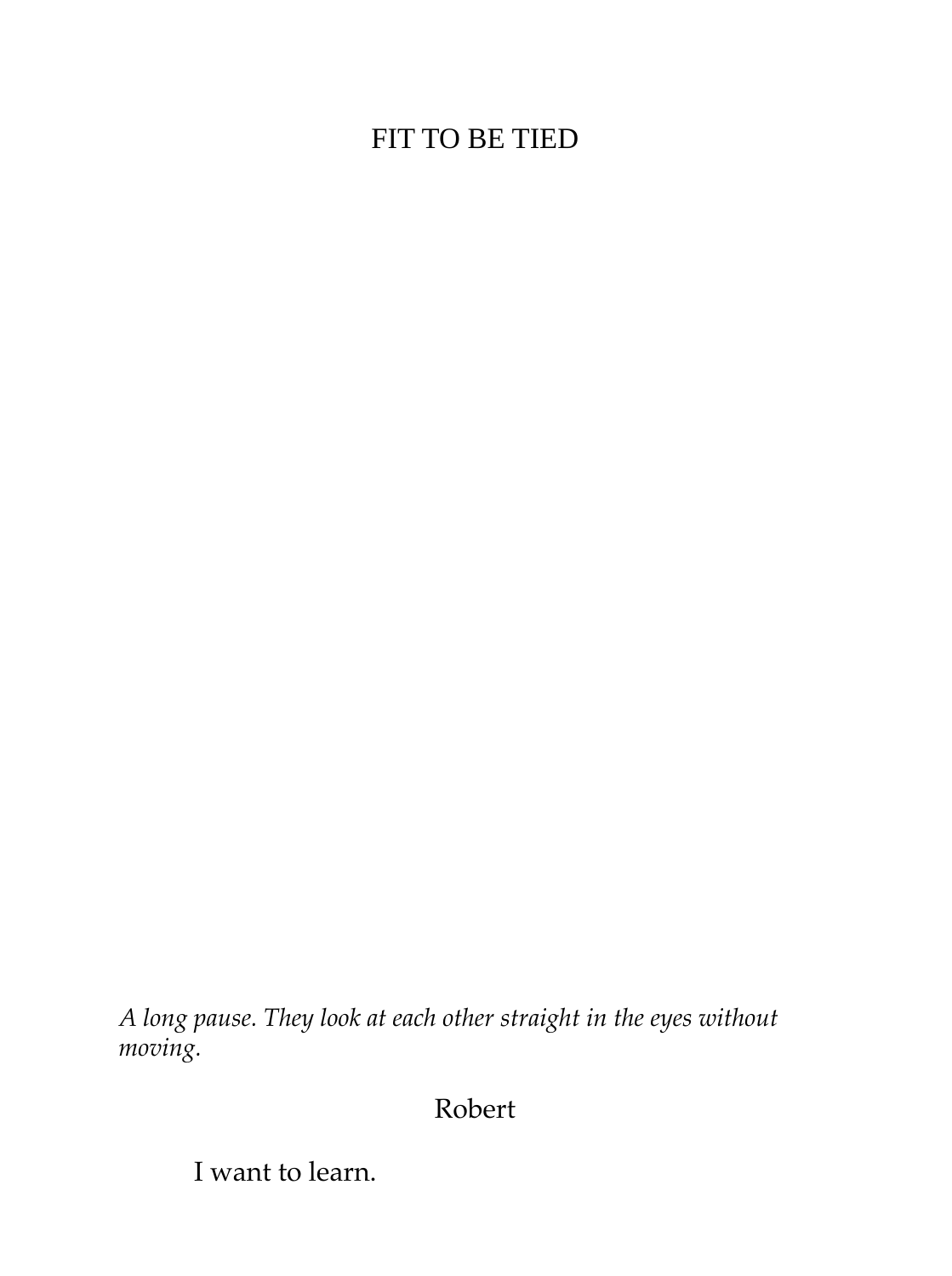### Mr Prince

Okay. We'll see what we can do, then. Unfortunately there's not all that much time left at the moment, only about three minutes at the most I would say.

#### Robert

Why ?

### Mr Prince

Because they're already in the elevator by now. And I'm going to have to ask you to listen to me without interrupting me because we have very little time available.

Right then, Joseph. Now what's interesting about Joseph is that he doesn't think. He doesn't reflect. He doesn't invent. The thing about Joseph is that he's a complete idiot, because there's one thing which he has banished from his life, and he has banished it forever, and that is speculation. He doesn't work things out, he doesn't turn things over, he doesn't reflect or think, he simply operates and he operates simply. He simply does. If I say to him : you've got to keep watch over that door, he'll station himself in front of that door and nothing will make him move. And say somebody comes up to the door and says, 'I'm the king of Prussia' or else 'I've got four stars on my sleeve, open the door for me or I'll have you put in the brig', Joseph will reply 'No, I've got my orders.' ' Ah' say the other one, 'but I'm a member of the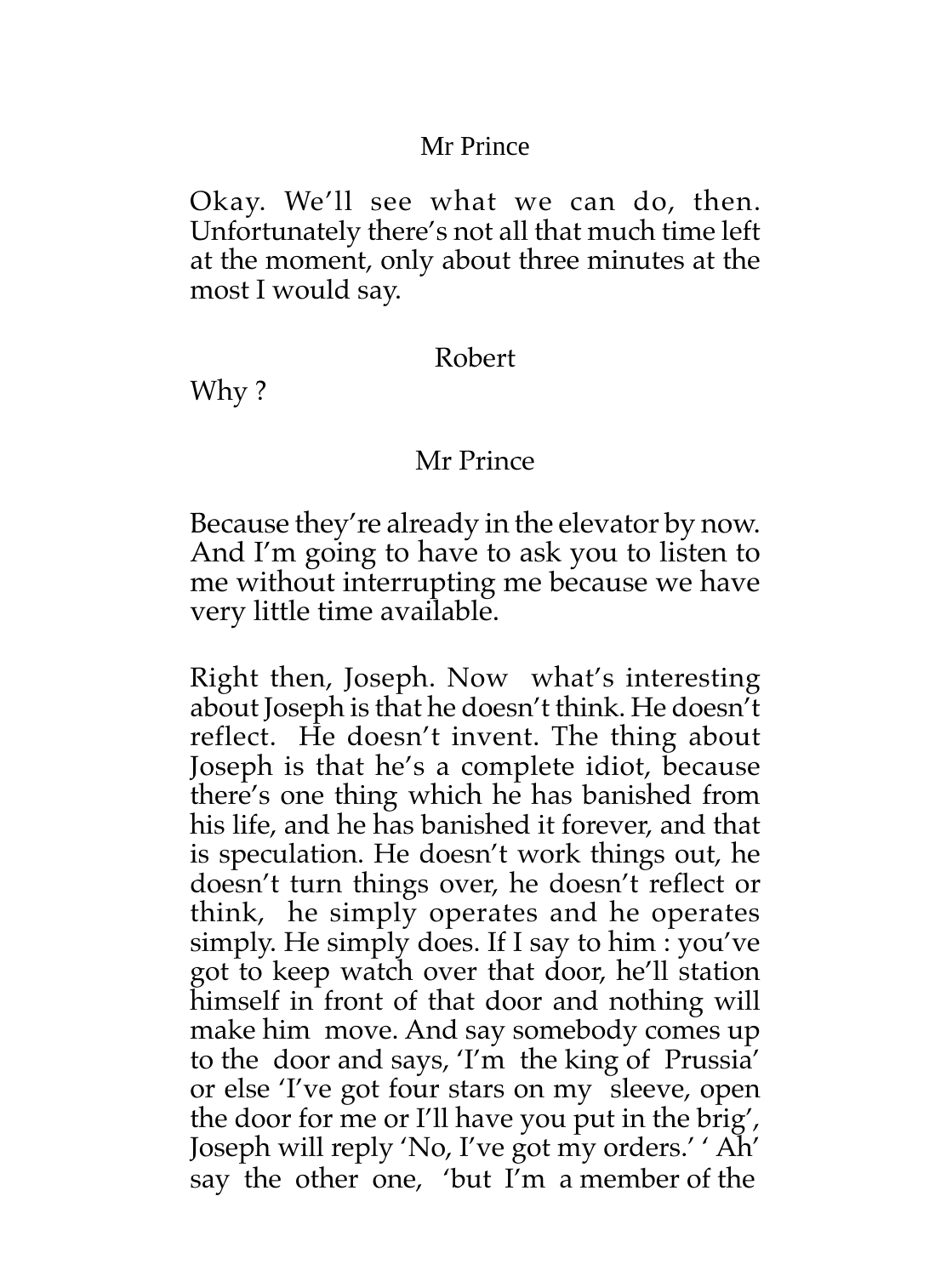intersectorial group on egress technology and I must have a look at your hinges.' 'No' says Joseph, 'I've got my orders and you can stuff it.' And anyone who come to that door will realize that the only way to get into that doorway will be over his dead body. That's because he is not asking himself any questions or questioning any answers, because he is already upstream from any thinking, because he follow orders and that's all there is to it. His freedom is freedom from choice, because even choosing one thing over another is not going to be particularly efficient if you already know what's to be done before you get to that point. Any why is he efficient? Because he is in obedience. Because he knows how to obey. Because he submitted, because his commitment is the result of his submission and because his functioning is the result of his commitment. He functions, serves and gets down to it. Nothing can stop him, nothing can deflect him. The offer he made was himself and it can't be turned down. He's too single-minded to think it over, to weigh the pros and the cons, to reflect about whether it ought to have been, to compare it with whatever, to compare himself with whatever. He simply functions and as he functions, he becomes useful both to himself and to others. And who is this Joseph? He is a servant. Joseph is the perfect servant. He wants to serve and wants nothing else. And when he begins to serve he find himself on the Royal Way. He demands nothing, insists on nothing. He doesn't want anything and can't really do anything because there is nothing to be done,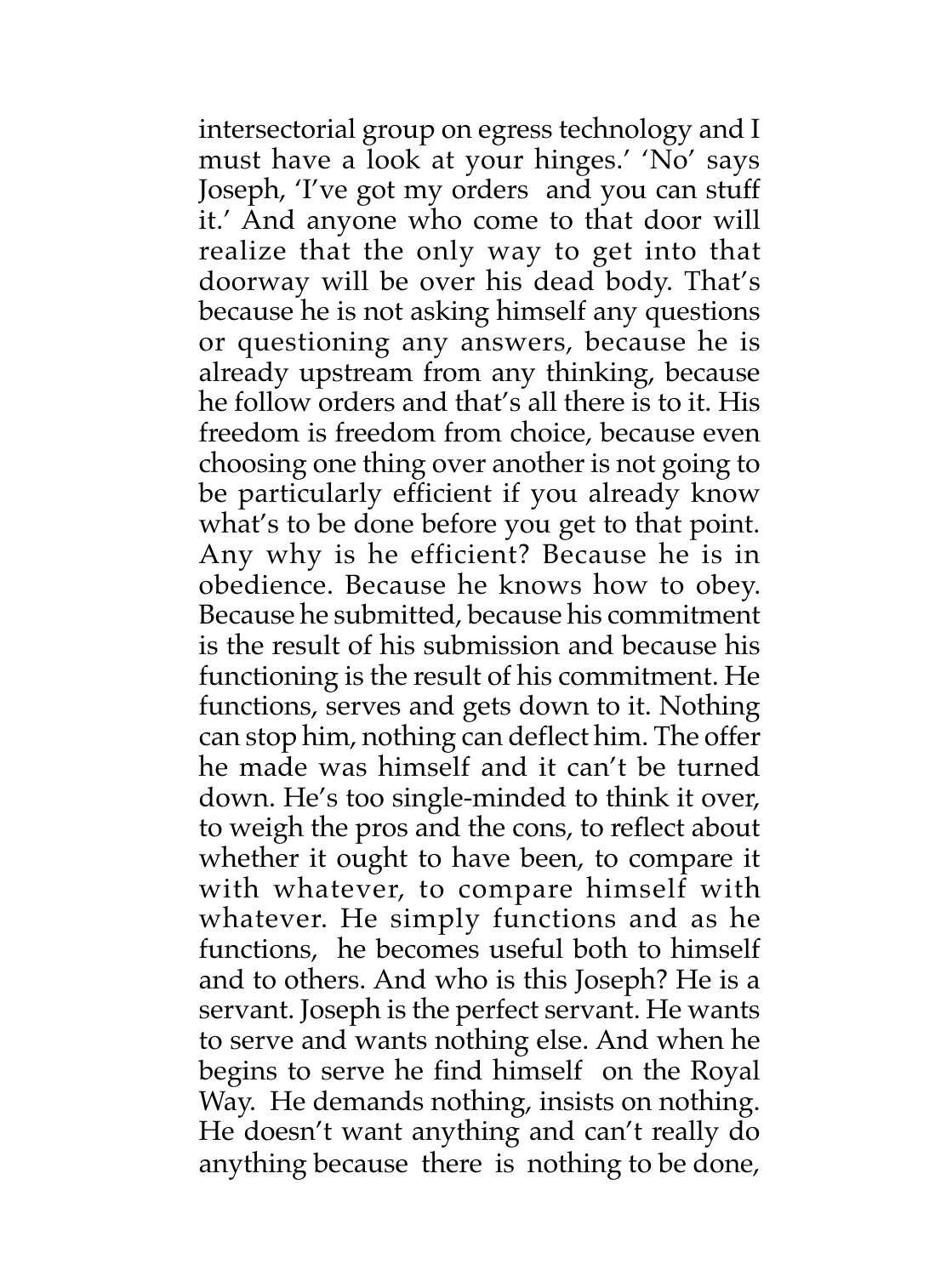all he wants to do is function. And if you propose power or money to him, consideration, dreams and comfort, he won't be bothered with any of it so great is his desire to serve, so little he wants beyond that service, so transparent is he. This man is nothing, and because he is nothing he is everything. That's Joseph, the faithful servant.

#### Robert

Excuse me ...

#### Mr Prince

Yes?

#### Robert

Is the Joseph you're talking about the Joseph who was the husband of the Virgin Mary?

*Pause. Mr Prince draws a deep breath. Very patiently:*

#### Mr Prince

Look there's no time to dot the 'i's and cross the 't's, we don't have enough time. This is the case for my situation before you right here and the case of the situation overall. All I ask you to do right now is to preserve what I am saying from the ravages of your own imagination. Right. Can we be precise for just a moment? Remain where you are standing.